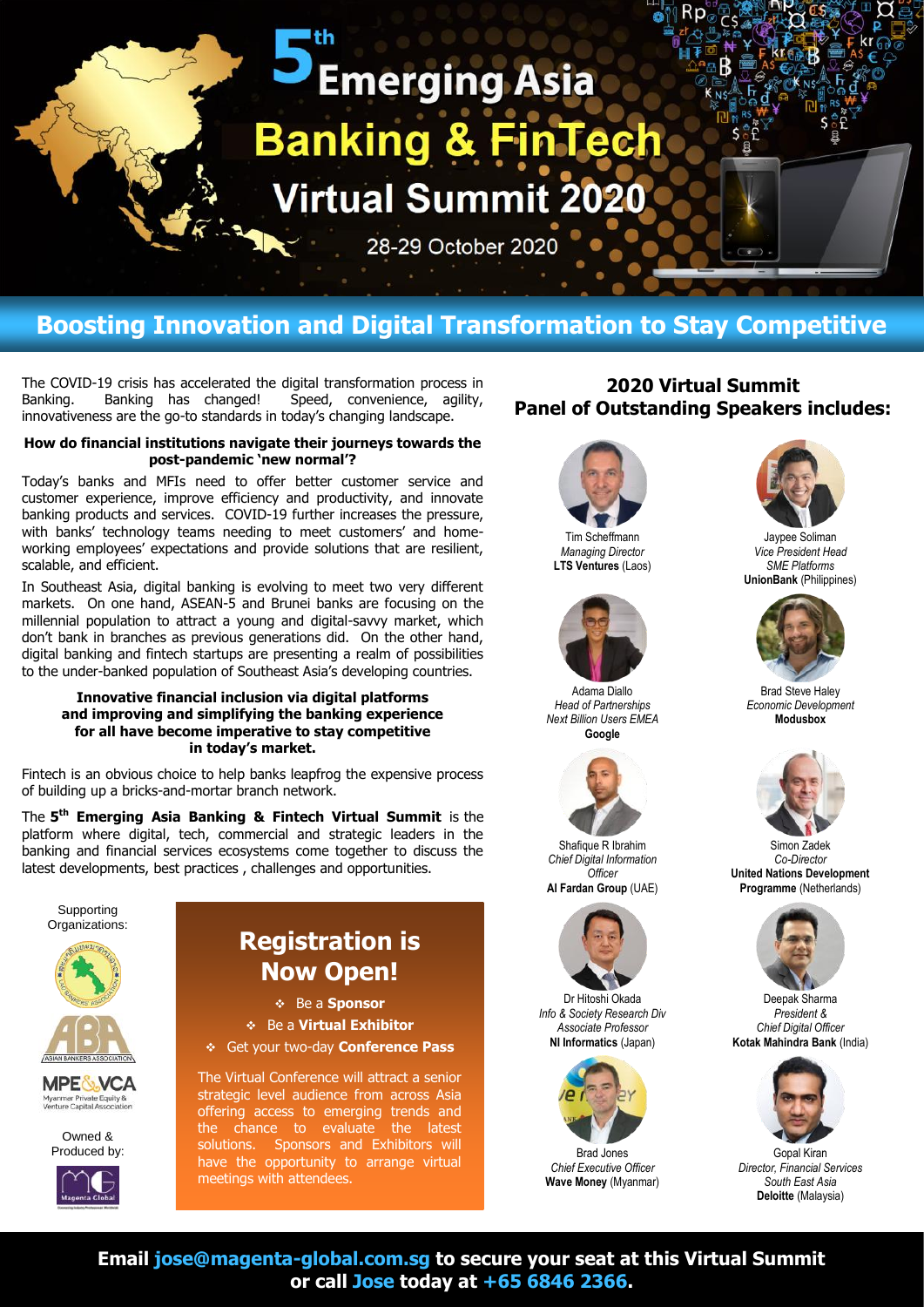**The Only Summit that Focuses on Bank Operations, Bank Strategy, FinTech and Financial Inclusion in Myanmar and Emerging Asia**

**Central Banks in the region are encouraging the use of Digital Technology and Mobile Payment Systems. Are YOU keeping pace with developments?**

## **Digital Banking Developments in ASEAN Emerging Markets:**



Source: E&Y

## **Previous Summit Participants included:**

Acleda Bank, Alipay / Alibaba Inc , Amara Communications, AYA Bank, Ayeryawaddy Bank, Asian Development Bank, Asia Green Development (AGD) Bank, BCF Myanmar Limited, CB Bank (Myanmar), Central Bank of Myanmar, ConnectNPay, CredoLab Pte Ltd, Doe Myanmar Social Network, Early Dawn Microfinance Company. Easy Pay Co Ltd, Estel Technologies, Dai-ichi Life Holdings, Inc, Ernst & Young Solutions, Financial Intelligence Agency, Frontier Technology Partners, Gilat Satellite Networks (India), Goldpac Fintech Hong Kong Limited, Financial Regulatory Department, Ministry of Planning and Finance, GIZ, Horizon Telecom International, iBiz, International Finance Corp, it4a (Intelligence Technologies for All), Inno Capital Microfinance Co., Ltd, KBZ Bank, KDDI Summit Global Corp, KEB Hana Microfinance Ltd, Leo Tech, LOLC Myanmar Microfinance, Mandalay Technology, MasterCard Worldwide, Machnet Technologies Inc, Maybank, MECTel, Microsave, Ministry of Communications & Information Technology (Myanmar), Mobile Access Network, Mobile Alliance Singapore, Mobile Money for the Poor, Mobilemate Telecommunications, Money King Asia Pacific Co. Ltd, Myanmar Agricultural Development Bank, Myanmar Citizens Bank, Myanmar Construction & Housing Development Bank, Myanmar Economic Corp, Myanmar Farmer Association, Myanmar Mobile Money Services, Myanmar Payment Union, Myanmar Rice Federation, Myanma Tourism Bank, National Institute of Informatics (Japan), Ncell Nepal, NewGen, Nomura Research Institute (Japan), Olswang Asia, Ooredoo, One Connect Financial Technology, Phandeeyar, Panamax Inc, Ping An, SME Alliance, Software Group, Software Industry Development Committee, Strategic Development International Co Ltd, Sumeru Software solutions Pvt. Ltd, Telenor Group, The World Bank, The DaNa Facility, TPS Online, True Money Myanmar Co Ltd, Tun Foundation Bank, UN Capital Development Fund, Union Pay International / China Union Pay, United Amara Bank Ltd, United Nation's Capital Development Fund, USAID, VBD Loi, Viet Phu Payment Support Services Corp, Wave Money, Yoma Bank, YOOSE, YTP and many others.

## **Why You Must Not Miss this Summit**

- This is the only authoritative virtual platform bringing together banks and fintech innovators and investors from across the Asian continent
- Probe the new opportunities presented in the financial transformation in emerging Asian economies including Myanmar
- Virtual meet with key players from state-owned banks, private banks, foreign banks, neo banks, MFIs and fintech start-ups who are active in this region
- Evaluate the business case for digital banking implementation and the latest technological applications relevant to your business
- Address the complexities involved with data analytics, AI and blockchain and how you can benefit from it
- Hear and adopt best practice strategies and technical know-how from successful projects in the region
- Learn of practical strategies for integrating with fintechs and fostering innovation



## **Sponsorship, Exhibition & Speaking Opportunity Packages**



We can tailor any of the following to your needs… be an Event **Sponsor**  and/or **Exhibitor**... and stand-out as **Industry Innovators** in Asia's emerging markets.



#### **Benefits of Sponsoring Virtual Events:**

- Virtual events are cheaper to sponsor than in-person events
- Virtual events require less preparation
- No travel and accommodation expenses
- Your sales teams can spend more time on selling • The follow-up time can be reduced
	- Brand visibility and awareness across borders

#### **Reserve a Virtual Booth:**

Sponsors and Exhibitors will be virtually showcasing their industry-leading products, ideas, and innovations. Don't miss-out on this opportunity to reach out to industry players who will be sourcing for the latest products and services.

#### **TECHNOLOGY and SOLUTIONS PROVIDERS...**

**This is your unique platform to present your banking and customer engagement proposition. Contact Jose at +65 6846 2366 or email jose@magenta-global.com.sg today!**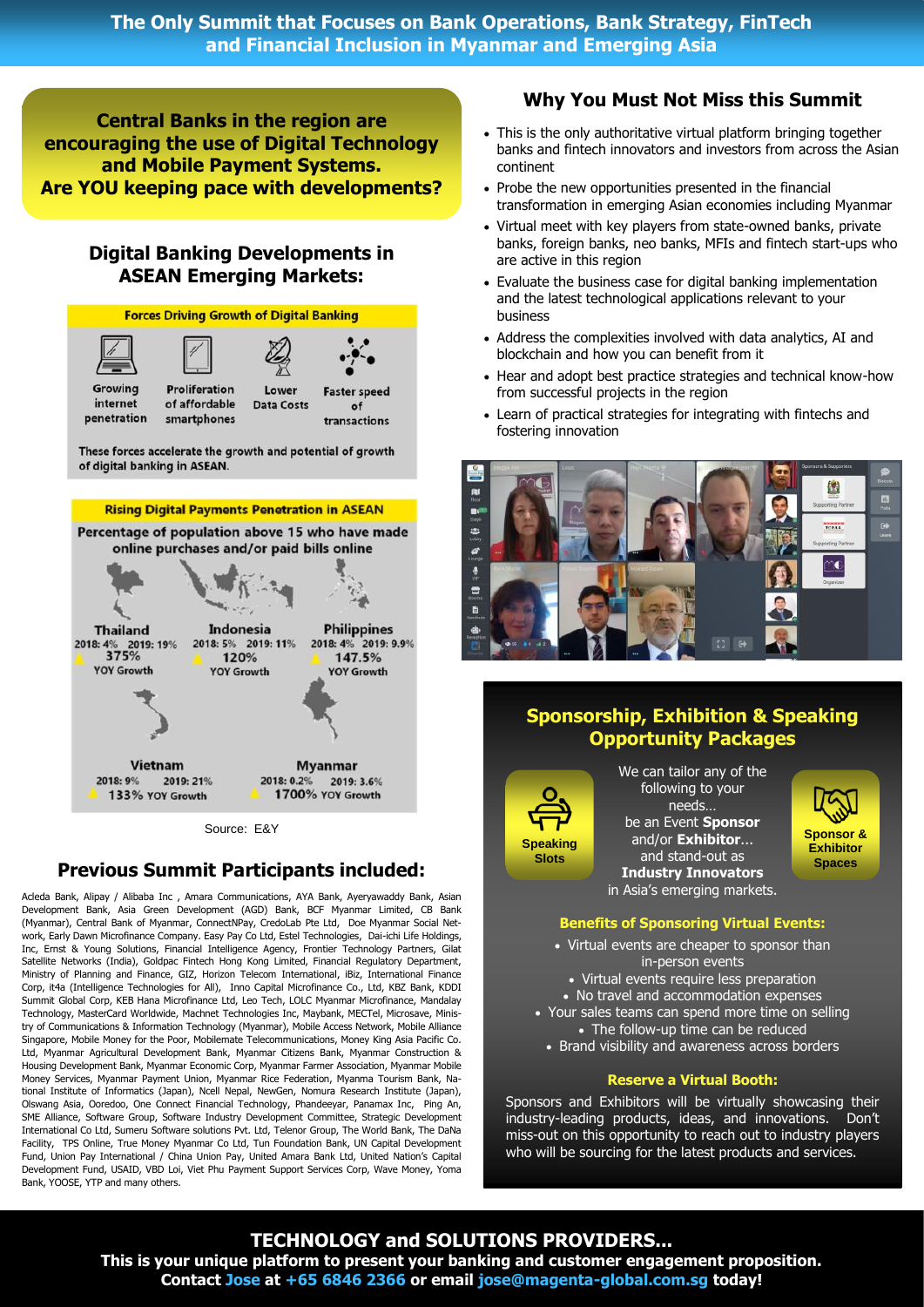## **DAY ONE: Wednesday 28 October**

**SESSION 1**

**Digital Banking Strategy in a Changed Landscape** Note: Speakers to be confirmed

**Mobile Banking Trends in ASEAN: Impact and Response**  Gopal Kiran, Director - Financial Services, South East Asia, **Deloitte**, Malaysia

**Potential and Applications of Distributed Ledger Technology: Project Inthanon**

#### **Bank of Thailand**

**Transformation of Myanmar Banking Sector and New Opportunities for Growth**

#### **Central Bank Myanmar**

**The Bigger the Digital, the Bigger the Need for Cyber Security: Dealing with Growing Sophistication in Cyber Risk** 

If you would like to curate this session and discuss your distinct strategy, do reach out to us.

**Capitalising on Cutting-edge Technology – 'ABCD' Applications in Banking**

Henry Ma, Vice President & CIO, **WeBank**, China

**Bringing Highly Differentiated Experiences to the Filipino Consumer to Bolster Financial Inclusion**

Arivuvel Ramu, Chief Technology Officer, **TONIK Bank** 

Lunch Break

## **SESSION 2**

**Bank-FinTech Strategy: The Game Changers** Note: Speakers to be confirmed

**Industry Coordination for Interoperability: MFIs in Myanmar** Steve Haley, Economic Development Manager, **Modusbox**, USA

**Fintech and the Bank of the Future: Open Ecosystems and Platformification – Transforming Current Business Models**

Hitoshi Okada, Information and Society Research Division Associate Professor, **National Institute of Informatics (NII)**, Japan

**Expanding the Game: Going Beyond Traditional Banking with New Partnerships and Go-To-Market Models** 

Shafique R Ibrahim, Chief Digital Information Officer, **Al Fardan Group**, UAE

#### **Nepal's National Payments Plan**

Bal Krishna Joshi, Independent Director, **Nepal Electronic Payment System**

**Financial Services for Asia Emerging Consumers** Hong Hai Tran, Investment Director, **Triple P Capital**

#### **PANEL DISCUSSION: Open Payment Systems – Competition and Inclusion?**

What does "open" mean?

- Lessons from India, specifically Third Party Payment Initiation
- How can Mojaloop contribute to Open Payment Systems?

Panelists include:

Steve Haley, *Economic Development*, Modusbox, USA (Moderator) Adama Diallo, Head of Partnerships, Next Billion Users EMEA, **Google** Sameer Nigam, CEO, PhonePe (invited)

## **DAY TWO: Thursday 29 October**

**SESSION 3**

**Financial Inclusion & 'Bankers of the Villages'** Note: Speakers to be confirmed

**Mobile Banking: Facilitating Rural P2P Transfer in Vietnam**

Niraan De Silva, Managing Director & Executive Board Member, **VNPay**, Vietnam

**Last Mile Financial Inclusion: Developing a Village Bank Platform in Laos**

Tim Scheffmann, Managing Director, **LTS Ventures**, Laos

**Digital Payments Initiatives for Efficient Crisis Response in Myanmar**

Brad Jones, CEO, **Wave Money**, Myanmar

**"Finteching" Last-Mile Consumers, Migrant Workers and Ecommerce for Increased Domestic Uptake**

Deepak Sharma, President & Chief Digital Officer, **Kotak Mahindra Bank**, India

**The Power of Alternative Data Sets: A Spotlight on SME Lending**

• Incorporating and analysing new data sources successfully

If you would like to curate this session and discuss your distinct strategy, do reach out to us.

Lunch Break

## **SESSION 4**

#### **Building Resilience in a New Era of Finance** Note: Speakers to be confirmed

**Product and Service Innovation: Experiences of Indonesia's First Digital Bank** 

Saladin Effendi, Chief Information Security Officer, **PT Bank Mandiri**, Indonesia

**Virtual Banking and Customer Onboarding: Creating a Fast and Seamless Onboarding Experience for SME Customers**

U Myint Zaw, Managing Director, **AYA Bank**, Myanmar

**Leveraging Innovative Digital Technology to Make Finance Accessible to SMEs and Micro Entrepreneurs**

Jaypee Soliman, Vice President Head - SME Platforms, **UnionBank**, Philippines

**Harnessing Digitalization to Finance a Sustainable Future: The Historic Opportunity to Accelerate and Expand the Transformative Impact of Digitalization in Financing SDGs**

Simon Zadek, Co-Director, **UNDP**, Netherlands

**PANEL DISCUSSION: Capacity Building and Financial Literacy**

Panelists include:

Pwint Htun, President & Founder, **Mobilizing Myanmar** Genevieve Heng, Director & Co-founder, **Anthem Asia** and Founding Member, **Myanmar Private Equity & Venture Capital Association (MPE&VCA)**

Disclaimer: It may become necessary for reasons beyond the control of the organizers to alter the content and timing of the program or the identity of the speakers.

**RETHINK YOUR BANKING & CUSTOMER ENGAGEMENT PROPOSITION Banks and Financial Institutions Must Adapt to the New Era of Banking. Identify Opportunities, Form Partnerships and Move Your Business Forward. Contact Jose at +65 6846 2366 or email jose@magenta-global.com.sg today!**